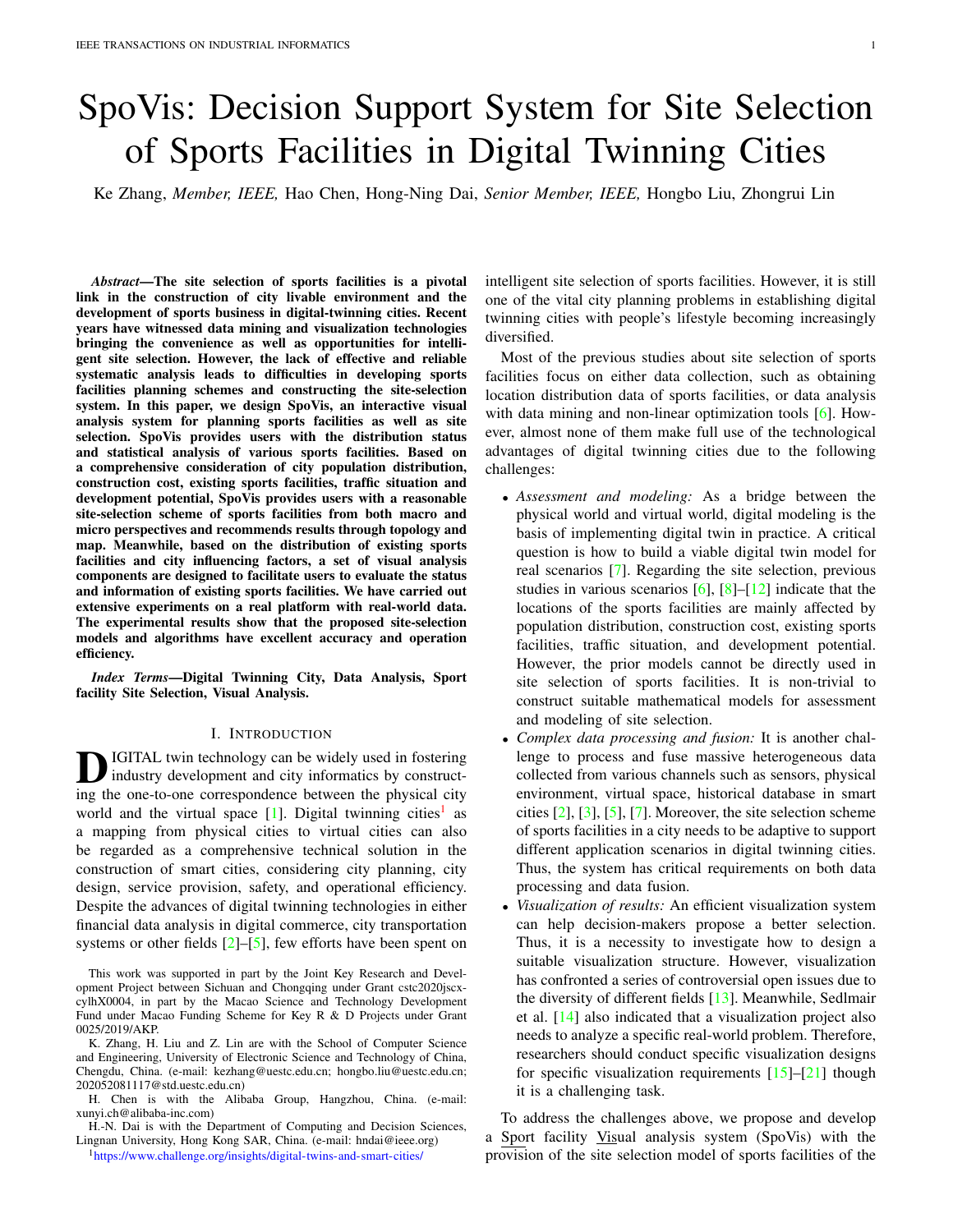city. The major contributions of this paper are summarized as follows:

- 1) After quantifying the main factors in the site selection of sports facilities, we construct credible mathematical models.
- 2) We propose optimization algorithms for the proposed macro planning and micro-site selection models to solve the multi-parameter non-linear optimization problem.
- 3) We devise a set of visual components to facilitate the site selection of sports facilities. The unique interactive analysis of SpoVis makes the results of the site selection more scientific and credible.
- 4) We design a universal digital-twinning framework for smart city applications. This framework includes a data layer, macro planning engine, micro selecting engine, topological structure engine, and digital twinning layer. The framework is also portable to be applied to different application scenarios. Empirical experiments also demonstrate the effectiveness of the proposed framework.

We organize this paper as follows. Section  $\Pi$  presents related work. Section [III](#page-1-1) describes the problems and presents the system framework. Section [IV](#page-2-0) gives the implementation details. Section [V](#page-7-0) evaluate the performance of our proposed models and algorithms based on real data. Finally, the paper concludes in Section [VI.](#page-8-0)

## II. RELATED WORK

<span id="page-1-0"></span>This section introduces related studies being roughly categorized into three aspects: facility-selection algorithms, visual analysis systems, and visualization of site selection.

It is a complex problem to plan and select facilities sites because it is affected by multiple parameters. Hammad et al. [\[8\]](#page-9-5) proposed a general Mixed Integer Programming (MIP) model for Site Layout Planning Problem (SLPP) of facilities site-selection with the presence of obstacles, formed a spatial discretization scheme, and developed a comprehensive analysis method to inspire evaluation criteria of facilities site-selection results. Jouzdani et al. [\[9\]](#page-9-12) considered the traffic congestion and the uncertainty of actual demand in the scenario of dynamic facility planning and supply chain design of dairy products and put forward the practical application scheme while this paper emphasizes how to model and apply under the impact of multiple factors. Zhang et al. [\[10\]](#page-9-13) proposed the Super-Efficiency DEA (SE-DEA) model and the hierarchical node dynamic optimization model based on MIP to solve the common addressing problem of different hierarchical logistics nodes in modern logistics. Ahmad et al. [\[11\]](#page-9-14) designed a novel data distribution technology after combining with the  $k$  shortest path algorithm to re-plan the route. They realized the real-time description of route planning and data distribution in the Internet-of-Things (IoT) scenario. The locations of facilities usually need to be combined with a geographic information system. Esmaelian et al. [\[12\]](#page-9-6) proposed combining multi-standard decision-making methods with the Geographic Information System (GIS) to connect the location selection criteria of facilities with decision-makers' preferences. Although GIS provides an intuitive and visual window for analysts, the interactivity of the system and visualization of data information are deficient.

Recently, visual analysis systems have been widely combined with many professional fields to provide reasonable and efficient solutions. For example, Karamshuk et al. [\[15\]](#page-9-10) analyzed user mobility and geographical characteristics, evaluated, and built a layout optimization model based on social network environment data. The SmartAdP visualization system proposed by Liu et al. [\[16\]](#page-9-15) utilizes large-scale taxi trajectory data to solve the problem of accurate promotion or advertisement delivery conversion rate in the advertising industry. Wu et al. [\[17\]](#page-9-16) visualized telecom data, proposed TelCoVis to study the co-occurrence of city population flow, and analyzed the co-occurrence model of population flow. The application cases in these professional fields show that the visualization system is efficient and intuitive for data mining. Rathore et al. [\[18\]](#page-9-17) collected and processed much social network data to monitor diseases, time, public opinion, etc., to support future real-time decision-making and promote plans. Moreover, Din et al. [\[19\]](#page-9-18) designed a healthcare architecture to collect and analyze health data, which provides valuable information for the healthcare decision-making and management.

The recent technical advances due to rich data sets and interaction forms bring opportunities to design intuitive and flexible interfaces of user interactions using data mining and visual analysis. The facility-location problem strongly correlates with spatio-temporal and multi-dimensional data. Thus, a reasonable and reliable solution can be found with the help of visual analysis. Weng et al. [\[20\]](#page-9-19) proposed a visualization system of ReACH to help users find, evaluate, and select ideal residences. The system allows users to input multiple criteria, especially the accessibility criteria of residential address and daily activity range that have not been considered in previous solutions to related problems. To provide site-section reference for constructing some facilities, Nivan et al. [\[21\]](#page-9-11) investigated the taxi activities in different districts based on the trajectory data of taxis and then analyzed people' travel habits. Unlike most traditional visualization systems that use a single data set, Vaud proposed by Chen et al. [\[22\]](#page-9-20) allows users to conduct joint analysis across multiple data sets to realize the powerful interactive decision exploration.

## <span id="page-1-1"></span>III. PROBLEM FORMULATION AND SYSTEM FRAMEWORK

# *A. Data Description and Factor Analysis*

Sports facilities have diverse types and various venues, from small fitness equipment in the community to large sports fields. Meanwhile, different sports facilities also have different bearing service rates, service radius, geographic locations, and characteristics. Therefore, the heterogeneity of various sports facilities pose challenges in establishing a site selection model. This paper considers four typical sports facilities defined as Categories  $=$ {Equipment, Fitness Centers, Outdoor Courts, Stadiums}.

We choose Xinwu district in Wuxi City as an example. The data used in this paper come from the city government's public data, web-crawled data, and map supplier. The data can be divided into three types: i) statistical information of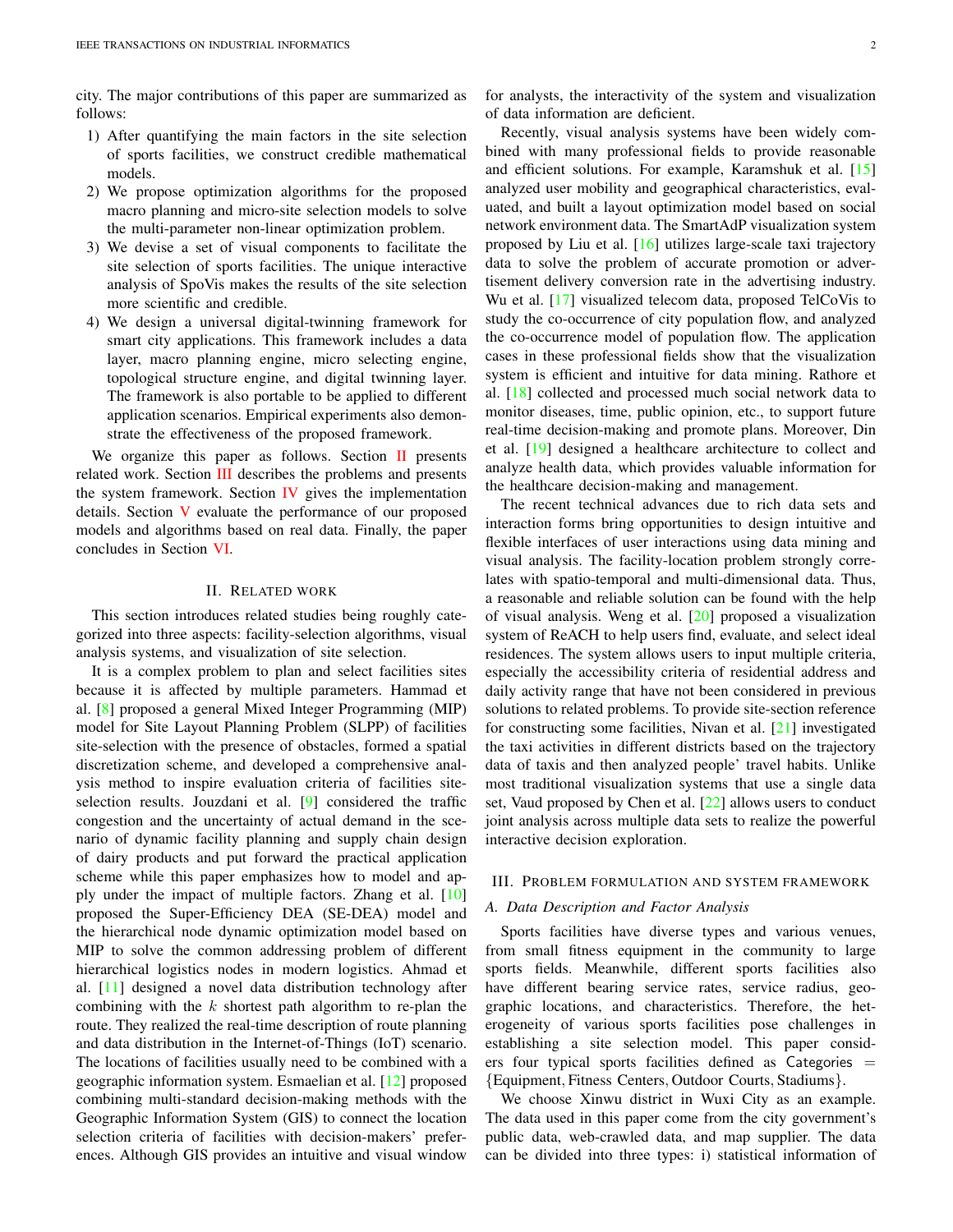<span id="page-2-1"></span>

sports venues (such as the number of existing facilities in the city, the investment, and opening time), ii) the geographic locations of various sports facilities (such as the latitude and longitude of the facilities, the community attributions), and iii) the functional district division and Point of Interest (POI) data (such as city commercial areas, residential areas, industrial areas, subway stations, and bus stops). We choose 70% of the city's sports facilities data as the training dataset and the rest 30% of them as the verification set to verify the calculation results. Simultaneously, we collect time-series data of the number of sports facilities in different city districts. We exploit the time-series analysis to predict future trends to determine the total number of different types' sports facilities.

#### *B. Problem Formulation*

*1) Analysis and statistics of facility data:* The analysis and statistics of sports facilities data are conducive to improving system recommendation results and facilitating user's interactive exploration in the visual analysis system via the integration with the data visualization method and the surrounding facilities information.

*2) Recommendation of facility site selection:* Suppose the city needs  $M$  sports facilities to invest. We divide the city into Districts =  $\{d_1, d_2, ..., d_N\}$ , where N is the total number of city districts. The macro planning problem is mainly limited by population distribution, construction cost, competition coefficient, traffic convenience, and city development parameter of each district. The goal is to get the best vector OptNum<sub>i</sub> = { $k_{i,1}, k_{i,2}, ..., k_{i,N}$ }, where  $i \in$  Categories and  $k$  is the type  $i$  facilities' number in every district. Because each influencing factor's quantitative indicators affect each other, the calculation process of the model is a non-linear optimization problem with multi-parameter constraints.

The derivation of specific locations for facilities is another crucial issue after the number of facilities in each district is obtained. Based on the population distribution division, requirement centers of various sports facilities can be calculated through a clustering algorithm. The cost time between the recommended location  $k$  of a sport facility and one of the requirement centers l of type i facilities in district j is  $t_{i,j}^{k,l}$ . The distance between the recommended location of a facility and



<span id="page-2-2"></span>

(a) Intensive population places: office (b) Heat map of population density (darker buildings (blue), schools (green), commu-color means higher population) nities (yellow), and dormitories (red)

<span id="page-2-3"></span>Fig. 2. Population density estimation

an existing facility m of type i in district j is  $d_{i,j}^{k,m}$ . We then build a model to find the optimal locations where the values of these two variables are as small as possible. Because the time needed to get to the requirement centers and the distance to the existing facilities changes with the varied recommended locations, the calculation of specific recommended locations is a non-linear optimization problem.

#### *C. SpoVis Framework*

Fig. [1](#page-2-1) depicts the SpoVis framework including five components: a) *Data Layer (Input Data and Factors)*; b) *Macro Planning Engine*; c) *Micro Site Selecting Engine*; d) *Topological Structure Engine*; e) *Digital Twinning Layer (Visual Analysis System)*. We next present the detailed design of SpoVis.

#### IV. SYSTEM ARCHITECTURE

#### <span id="page-2-0"></span>*A. Macro Planning*

We divide the city into multiple districts according to communities and main transportation arteries. We then use population-intensive POI data to obtain the city's population distribution. The fusion of them is conducive to establish a normalized variable model.

*1) Population Distribution Extraction:* Some recent studies use telecommunication data to analyze the flow and distribution of city population. In contrast, the difficulty of obtaining telecommunication data is not conducive to expanding and promoting the system. Since map suppliers own rich data resources, we can effectively get the locations of intensive population places like office buildings, schools, communities, and dormitories through POI search. We use the obtained locations data to estimate the population's spatial distribution. Fig. [2](#page-2-2) shows final results.

*2) Districts Division:* If considering main transportation arteries of a city only, the sole division of the city area will ignore the attributes of the functional areas in the city. As shown in Fig. [3,](#page-3-0) we use the city's arterial transportation roads as districts' boundaries and initially divide the city into multiple communities. We next calculate the similarities of every two communities. The features of communities include five influence factors of macro planning, as mentioned in Section [III.](#page-1-1) We denote the similarities between community A and B by Similarity $(A, B)$ . Specifically, the features of community A are represented by a 5-dimensional variable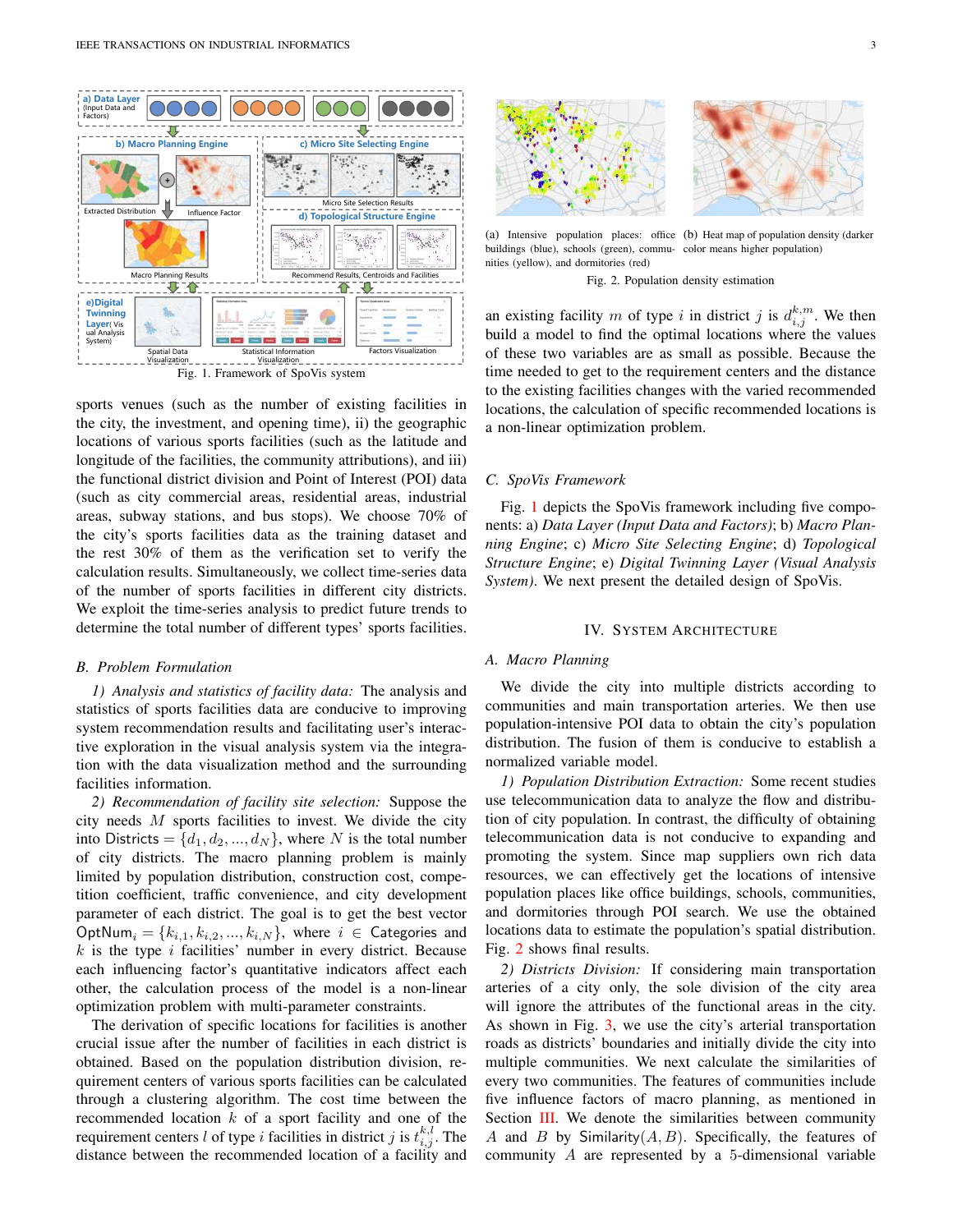<span id="page-3-0"></span>

 $A(x_1, x_2, ..., x_5)$ , and the features of community B are represented by  $B(y_1, y_2, ..., y_5)$  similarly. Then Similarity(A, B) can be calculated by the following equation:

Similarly, 
$$
(A, B) = \left(\sum_{i=1}^{5} w_i |x_i - y_i|^2\right)^{\frac{1}{2}},
$$
 (1)

where the weight of feature  $i$  is denoted by  $w_i$ . We then have  $\sum_{i=1}^{5} w_i = 1.$ 

*3) Multi-parameter Normalization:* In site-selection model of the sports facilities, many factors need to be quantified and normalized to avoid the deviation of the model conclusion caused the data difference of certain factors. The factors to be quantified and normalized include the following:

- (a) *Population density*: We use POI-searching API provided by the map supplier to get the locations of some population-intensive places like office buildings, dormitories, schools, and communities. We then use these locations to estimate the population density of districts. The population density of district j (where  $j \in$  Districts), is  $x_j^{\text{density}} = \sum_{i=1}^4 h_i \cdot n_{ij}$ , where  $h_i$  is the average number of floors of type  $i$  building, representing the height of the building;  $n_{ij}$  denotes the number of type i building in district j; and the value of i is from 1 to 4, separately representing one of the four intensive population places. Similarly, the city's total population density is  $x_D^{\text{density}} = \frac{\sum_{j=1}^{N} x_j^{\text{density}}}{N}$ , where N is the number of Districts. Then the normalized population density in district j is  $F_j^{\text{density}} = \frac{x_j^{\text{density}}}{x_D^{\text{density}}}.$
- (b) *Construction cost*: The normalized construction cost of a specific sports facility  $i$  ( $i \in$  Categories in district  $j$ ) can be obtained by  $F_{i,j}^{\text{cost}} = F_{i,j}^{\text{coverage}}$ .  $\frac{\text{Cost}(n_j^{\text{business}}, n_j^{\text{lying}}, n_j^{\text{smooth}})}{\text{Cost}(n^{\text{business}}, n^{\text{lying}}, n^{\text{school}})}$  $\frac{\cosh(n_j, n_j, n_j)}{\cosh(n_D^{\text{business}}, n_D^{\text{living}}, n_D^{\text{school}})},$ where  $F_{i,j}^{\text{coverage}}$  denotes the coverage area of type i coverage facilities in district j; Cost( $\cdot$ ) is a counting operation of parameters; terms  $n_j^{\text{business}}$ ,  $n_j^{\text{lying}}$ , and  $n_j^{\text{school}}$  indicate the number of business centers, residential centers, and schools in district *j*, respectively, while the  $n_D^{\text{business}}$ ,  $n_D^{\text{ living}}$ , and  $n_D^{\text{school}}$  indicate the numbers of these buildings in the whole city, respectively. They significantly affect nearby housing prices.
- (c) *Competition coefficient*: The competition coefficient is calculated by mapping the number of existing facilities denoted by  $N_{i,j}^{\text{exist}}$   $(i \in \textsf{Categorical} \text{ and } j \in \textsf{Distributions})$  to the population density of each district and that of the whole city denoted by  $F_j^{\text{density}}$  and  $F_D^{\text{density}}$ , respectively. The normalized competition coefficient is  $F_{i,j}^{\text{competitive}} =$  $\frac{N_{i,j}^{\text{exist}}}{F_A^{\text{density}}}$ , where  $F_D^{\text{density}} = 1$  represents the relative population density of the whole city.
- (d) *Traffic convenience*: The number of bus stops and the number of subway stations in district  $j$  are denoted by

 $n_j^{\text{bus}}, n_j^{\text{subway}}$ , respectively. Similarly, the number of bus stops and the number of subway stations in the whole city are denoted by  $n_D^{\text{bus}}$ , and  $n_D^{\text{subway}}$ , respectively. The normalized traffic factor is  $F_j^{\text{traffic}} = \frac{N_j (n_j^{\text{bus}}, n_j^{\text{subway}})}{N_D (n_j^{\text{bus}}, n_j^{\text{subway}})}$  $\frac{N_D(n_j^{\text{bus}}, n_j^{\text{subway}})}{N_D(n_D^{\text{bus}}, n_D^{\text{subway}})}$ , where  $N_i$  and  $N_D$  are counting operations.

(e) *Development parameter*: As a long-term public infrastructure serving the masses, locations of sports facilities need to satisfy the spatial distribution of current demand and the development potential of each district. The district that has the potential to attract residents in the future will show tremendous competitive advantages. The district development parameter defined according to the following principles: i) the closer to the subway station, the greater competitiveness is; ii) the larger number of industrial and commercial areas is, the greater competitiveness is; iii) governments, hospitals, schools and other social infrastructures are developed regionally, the greater competitiveness is. Therefore, we define the development parameter of district j as  $D_j^{\text{dev}} = n_j^{\text{school}} +$  $n_j^{\text{subway}} + n_j^{\text{hospital}} + n_j^{\text{government}} + n_j^{\text{market}} + n_j^{\text{factors}}$  and the development parameter of the whole city as  $D_{p}^{\text{dev}} =$  $n_D^{\text{school}} + n_D^{\text{subway}} + n_D^{\text{bospital}} + n_D^{\text{government}} + n_D^{\text{market}} + n_D^{\text{Tactory}}.$ Finally, we can get the relative development parameter of each district by normalization  $F_j^{\text{dev}} = \frac{D_j^{\text{dev}}}{D_D^{\text{dev}}}$ .

*4) Macro Planning Model:* We denote the bestrecommended number of type  $i$  sports facilities in district  $j$  by  $k_{i,j}$ . We define the total number of type i facilities to invest as TotalNum $_i = \sum_{j=1}^{\text{Distributions}} k_{i,j}$  as a constraint condition, where  $k_{i,j}$   $\in$  OptNum<sub>i</sub>. We then combine the above-mentioned factors and the number of facilities as parameters to construct the following objective function:

- (a) *Population density*: Due to the apparent linear correlation between population density and the number of facilities needed, the parameter of population density denoted by  $P_{\text{density}}$  can be calculated by  $P_{\text{density}} =$  $\sum_{j=1}^{\text{Distributions}} (F_j^{\text{density}} k_{i,j}),$  where  $F_j^{\text{density}}$  is the normalized city population density of district  $j$ .
- (b) *Construction cost*: The construction cost of sports facilities is affected by the facilities' construction area, price per unit area and other factors, thereby having a non-linear relationship with the number of facilities in a district. So, the parameter of city construction cost denoted by  $P_{\text{cost}}$  can be expressed as  $P_{\text{cost}} =$  $\sum_{j=1}^{\text{Disticts}} (F_{i,j}^{\text{cost}} e^{-k_{i,j}})$ , where  $F_{i,j}^{\text{cost}}$  is the construction cost of type  $i$  sports facilities in district  $j$ .
- (c) *Competition coefficient*: The existing sports facilities have a great influence on the macro planning results and the interference process is mostly nonlinear. Therefore, the competition coefficient parameter of the same type of sports facilities is expressed as  $P_{\text{competitive}} =$  $\sum_{j=1}^{\text{Distributions}} (F_{i,j}^{\text{competitive}} e^{-k_{i,j}})$ , where  $F_{i,j}^{\text{competitive}}$  is the competition coefficient of type  $i$  facilities in district  $j$ .
- (d) *Traffic convenience*: The traffic influence on medium and large sports facilities plays a key role in location decision while it varies within a specific range. We thus evaluate the traffic convenience, which is expressed as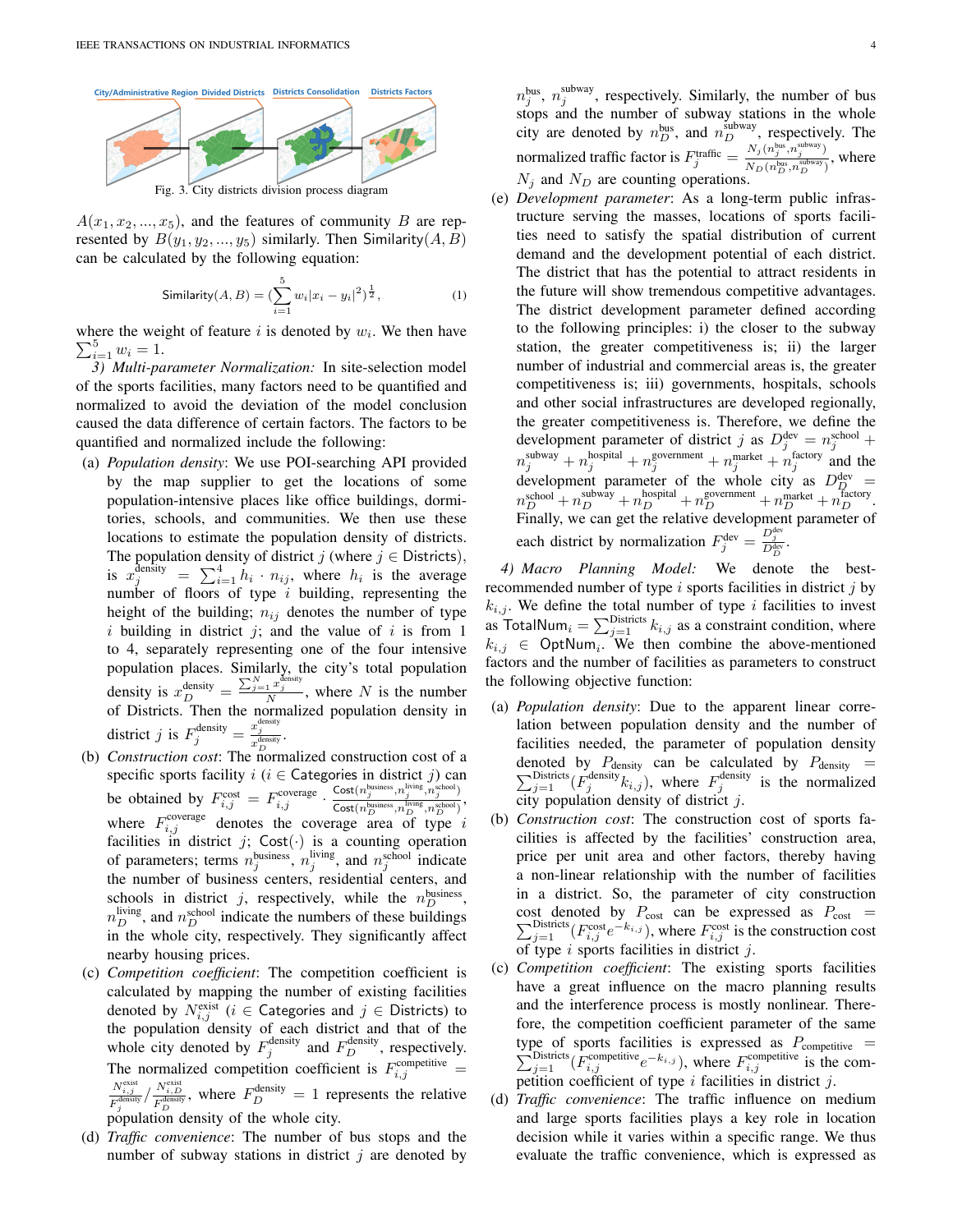$P_{\text{traffic}} = \sum_{j=1}^{\text{Distributions}} (F_j^{\text{traffic}} \frac{1}{1+e^{-j}})$  $\frac{1}{1+e^{-k_{i,j}}},$  where  $F_j^{\text{traffic}}$  is the traffic convenience of district  $j$ .

(e) *Development parameter*: The development parameters reflect the development trend of population distribution in the future, thereby essentially serving as the response of population density in the future. Therefore, it has a linear relationship with the number of facilities in each district. We define it as  $P_{\text{dev}} = \sum_{j=1}^{\text{Distributions}} (F_j^{\text{dev}} k_{i,j}),$  where  $F_j^{\text{dev}}$  is the development parameter of the district j.

The objective function of type  $i$  facilities of the optimization model is defined as follows:

RMacc<sub>i</sub> = max(
$$
k_{i,j}
$$
) =  $w_1 P_{\text{density}} - w_2 P_{\text{cost}} - w_3 P_{\text{competitive}} + w_4 P_{\text{traffic}} + w_5 P_{\text{dev}},$  (2)

where the weight of each parameter  $w_i$  is adjustable to fit different application scenarios and comply with the constraint condition  $\sum_{i=1}^{5} w_i = 1$ ; and  $k_{i,j}$  must meet  $\sum_{j=1}^{\text{Districts}} k_{i,j} =$  $\mathsf{TotalNum}_i.$ 

*5) Algorithm Optimization:* The above non-linear programming problem involves the optimization of multi-parameter functions. Genetic Algorithms (GAs) [\[23\]](#page-9-21), [\[24\]](#page-9-22) have achieved excellent performance in the global search scenario due to the usage of selection, crossover, and traversal operators to search for the optimal solution. However, the performance of them may not be scalable when the number of parameters increases, especially in some specific application scenarios.

Traditional GAs have two critical parameters: crossover rate  $P_c$  and mutation rate  $P_m$  while the choice of these two parameters also has a certain ambiguity. To address this problem, we devise an Improved adaptive GA (IGA) to adjust  $P_c$  and  $P_m$  during the entire optimization process as follows:

$$
P_c = \begin{cases} k_1(f_{\text{max}} - f')/(f_{\text{max}} - f_{\text{ave}}), f' \ge f_{\text{ave}} \\ k_2, f' < f_{\text{ave}} \end{cases} \tag{3}
$$

$$
P_m = \begin{cases} k_3(f_{\text{max}} - f)/(f_{\text{max}} - f_{\text{ave}}), f \ge f_{\text{ave}} \\ k_4, f < f_{\text{ave}} \end{cases} \tag{4}
$$

where  $f_{\text{max}}$  is the maximum fitness of the population,  $f_{\text{ave}}$ is the average population fitness,  $f$  is the fitness value of the mutant individual,  $f'$  is the adjusted fitness value between two individuals (the better one),  $k$  is the adjustable coefficient.

In order to make the crossover rate and mutation rate nonlinearly be adapted to the optimization process according to the degree of population fitness dispersion, we propose a nonlinear method to adjust  $P_c$  and  $P_m$ , to ensure the evolution of high-quality population individuals, accelerate the convergence speed, and search for the optimal global solution. Accordingly,  $P_c$  and  $P_m$  can be calculated as follows:

$$
P_c = \begin{cases} k_1 \frac{\arcsin (f_{\text{ave}}/f_{\text{max}})}{\pi/2}, \arcsin (f_{\text{ave}}/f_{\text{min}}) < \frac{\pi}{6} \\ k_1 (1 - \frac{\arcsin (f_{\text{ave}}/f_{\text{max}})}{\pi/2}), \arcsin (f_{\text{ave}}/f_{\text{min}}) \ge \frac{\pi}{6} \\ k_2 (1 - \frac{\arcsin (f_{\text{ave}}/f_{\text{max}})}{\pi/2}), \arcsin (f_{\text{ave}}/f_{\text{min}}) < \frac{\pi}{6} \\ k_2 \frac{\arcsin (f_{\text{ave}}/f_{\text{max}})}{\pi/2}, \arcsin (f_{\text{ave}}/f_{\text{min}}) \ge \frac{\pi}{6} \end{cases} (5)
$$

$$
-(6)
$$

It is worth mentioning that we introduce the degree of dispersion  $arcsin(f_{ave}/f_{max})$  of the population fitness, and adjust the order of crossover and mutation according to the degree of dispersion, thereby fastening the operation speed.

<span id="page-4-0"></span>

40)



(c) Fitness centers centroids (Total No.  $= 100$ (d) Equipment centroids (Total No. = 200) Fig. 4. Macro planning results for each type facilities

After putting the objective function and constraints of the macro planning model into our algorithm, we finally get the macro planning results, as shown in Fig. [4.](#page-4-0)

## *B. Micro Site Selection*

To maximize the usage of recommended sports facilities in every district, we establish a micro-site selection model. The construction of the micro-site selection model includes the following steps: 1) obtaining the cluster centers of intensive population POI data through the hierarchical spatial clustering method; 2) normalizing the parameters of the micro-site selection model; 3) using an improved Simulated Annealing Algorithm (SAA) [\[24\]](#page-9-22) to calculate the specific recommended locations in the district; 4) introducing the network topology figures to represent the distribution relationship between the recommended results of sports facilities as well as cluster centers and existing facilities separately; 5) visualizing the final results on the map. These processes help the comparison and adjustment of model parameters.

*1) Requirement centers extraction:* As shown above, we obtain the locations of intensive population places in the whole city. Because sports facilities ultimately provide people with services, it is necessary to calculate the population requirement centers based on the gotten POI locations data. We use the hierarchical spatial clustering method to calculate the cluster centers, i.e.,  $\overline{\text{Centers}}_i^{\text{living}} = \{C_{k_{i,1}}, C_{k_{i,2}}, ..., C_{k_{i,N}}\}, \text{ where }$  $C_{k_{i,j}}$  represents the centers of type i sports facilities in district  $j$  and the number of centers of the type  $i$  facilities in the city is TotalNum<sub>i</sub>. Theoretically, these centers could be used as the initial locations of the algorithm while this method has its own shortcoming. These centers will serve to construct the optimization model. The clustering results are shown in Fig. [5.](#page-5-0)

*2) Parameter normalization and modeling:* The factors that affect the precise locations of sports facilities can be summarized as follows: the weighted average cost time related to bicycles, public transportation, and private transportation, the distance from the specified recommended locations to the cluster centers defined above, and the distance from the specified recommended locations to the existing facilities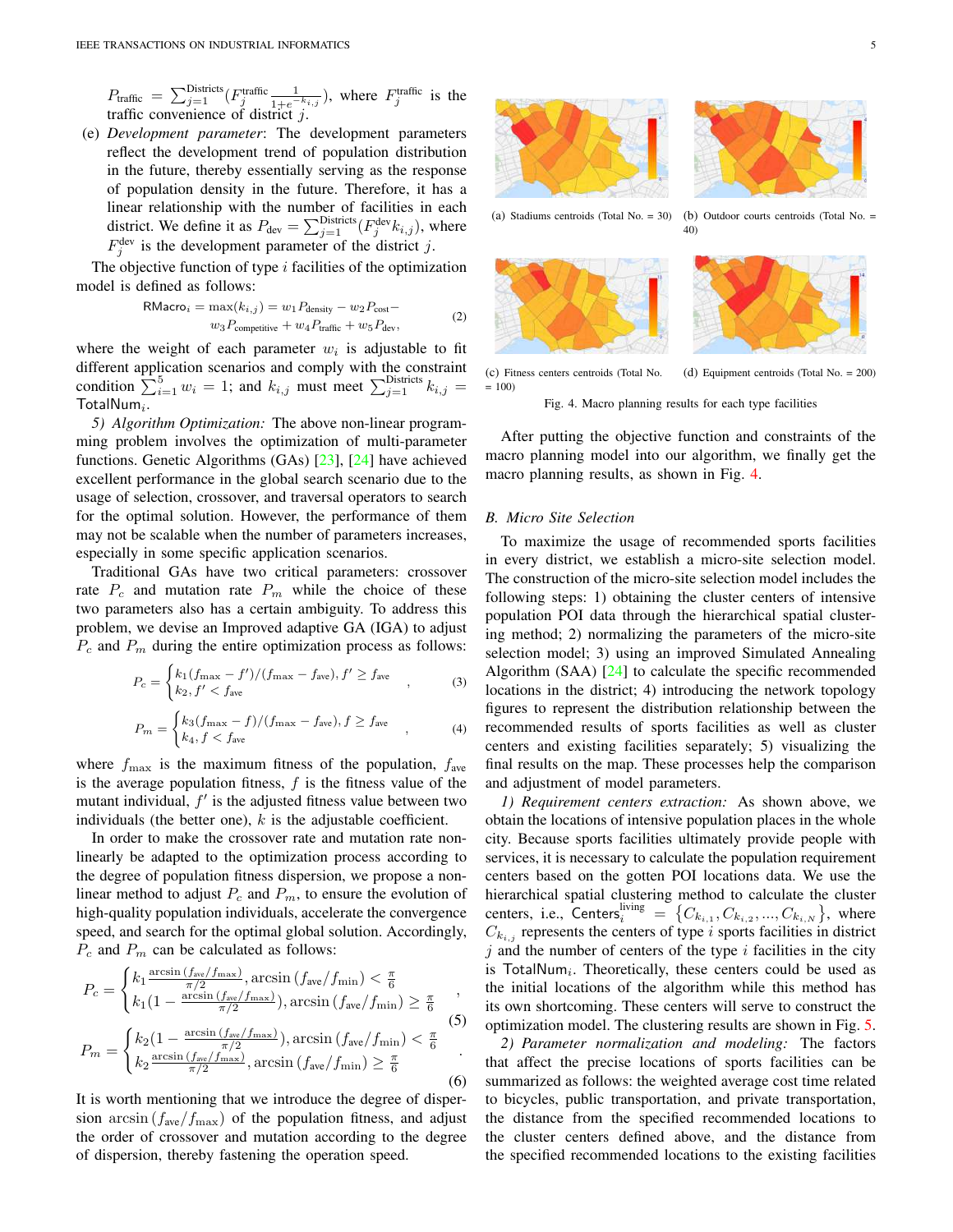<span id="page-5-0"></span>

(c) Equipment centroids (Total No. = 200) (d) Stadiums centroids (Total No. = 30) Fig. 5. Clustering distribution results as the demand centers of sports facilities

nearby. Therefore, when constructing our micro site selection model, the main parameters can be normalized as follows:

- (a) We denote the recommended location k by  $L_{i,j}^k =$  $Loc(x_k^{\text{rec}}, y_k^{\text{rec}})$ . In district j, the weighted average time cost of type  $i$  facilities from location  $k$  to all the cluster centers is denoted by  $t_{i,j}^k = \sum_{l=1}^n t_{i,j}^{k,l}$ , where n is the total number of cluster centers in district j and  $t_{i,j}^{k,l}$  represents the weighted average time cost of recommended location  $k$  of type  $i$  in district  $j$  to cluster center  $l$ , which is from the path planning function provided by the map supplier. We fully consider travel modes, including the buses, self-driving, bicycles, and subways. We weigh average the four types of travel time, and finally get the commuting expenses between the recommended location  $k$  and the cluster center  $l$ .
- (b) The distance from the recommended location  $k$  to the existing facility  $m$  of type  $i$  in district  $j$  is denoted by  $d_{i,j}^{k,m}$ . The distribution of existing facilities within the service range of the recommended facility influences the micro site selection results, and the distance between the location  $L_{i,j}^m = \text{Loc}(x_m^{\text{exist}}, y_m^{\text{exist}})$  of existing sports facilities and the recommended location in district  $j$  of type  $i$  is expressed as  $d_{i,j}^{k,m} = \sqrt{(x_k^{\text{rec}} - x_m^{\text{exist}})^2 + (y_k^{\text{rec}} - y_m^{\text{exist}})^2}.$ So, the sum of the distances between a recommended location  $k$  and all other existing facilities in its district is given as  $d_{i,j}^k = \sum_{m=1}^n d_{i,j}^{k,m}$ , where *n* is the number of existing type  $i$  facilities in district  $j$ .

After calculating each normalized parameter, the number of type  $i$  sports facilities planned to be built in district  $j$ is fixed under the constraint  $k_{i,j}$ . We then obtain the micro site selection results denoted by RMicro; when the number of the objective function denoted by  $\min(L_{i,j}^k)$  is minimum. In particular, we have

$$
\text{RMicro}_{\mathbf{i}} = \min(L_{i,j}^k) = \sum_{j=1}^{\text{Distributions}} w_1 t_{i,j}^k - w_2 d_{i,j}^k,\tag{7}
$$

where  $w_1 + w_2 = 1$ .

<span id="page-5-1"></span>

(a) Stadiums centroids (Total No.  $= 30$ ) (b) Outdoor courts centroids (Total No.  $=$ 40)



(c) Fitness centers centroids (Total No.  $= 100$ (d) Equipment centroids (Total No. = 200)

Fig. 6. Micro site selection results for each type of facilities

*3) Algorithm optimization:* According to the site selection model above, the system uses the spatial distribution distance and travel time as factors for function optimization. Taking the population distribution centers, which were mentioned in the Requirement center extraction section as the initial population, the optimization process can easily fall into the local optimum, although the result can be calculated quickly. As a heuristic algorithm, the SAA calculates the new solution's objective function deviation and judges whether it can replace the current feasible solution according to the Metropolis criterion.

Therefore, we adopt a hybrid method to select a random population and adjacent points as the initial population and use the improved GA to conduct global optimization calculations. The local search with SAA costs less time to obtain better and more accurate recommendation results. Our proposed Hybrid Genetic Simulated Annealing (HGSA) method integrates both the time efficiency and accuracy of the above two algorithms to achieve better results in the scene of sports facilities site selection. We finally get the results, as shown in Fig. [6.](#page-5-1)

*4) Topological structure:* The topological structure is used to abstract network structure to obtain more intuitive comparison results. Therefore, we construct the topological structure by mapping the recommended results, the locations of existing sports facilities, and city residential points to the topology structure nodes. Then, we connect the nodes according to the service radius of each type of sports facilities.

As shown in Fig. [7,](#page-6-0) the black squares indicate the existing facilities in the area, and the red dots indicate the residential spots or resident intensive POI distribution, and the blue triangles indicate the recommended facilities. These nodes indicate their spatial distribution. Once the nodes' conflicts occur in the distribution radius, the two conflicted nodes will be connected by an edge. In Fig.  $7(a)$ , when there are existing sports facilities (i.e., nodes) within the recommended facilities' service radius, the two nodes are connected with red lines. The more complex the topology is, the less ideal the recommended results are. In Fig.  $7(b)$ , when there are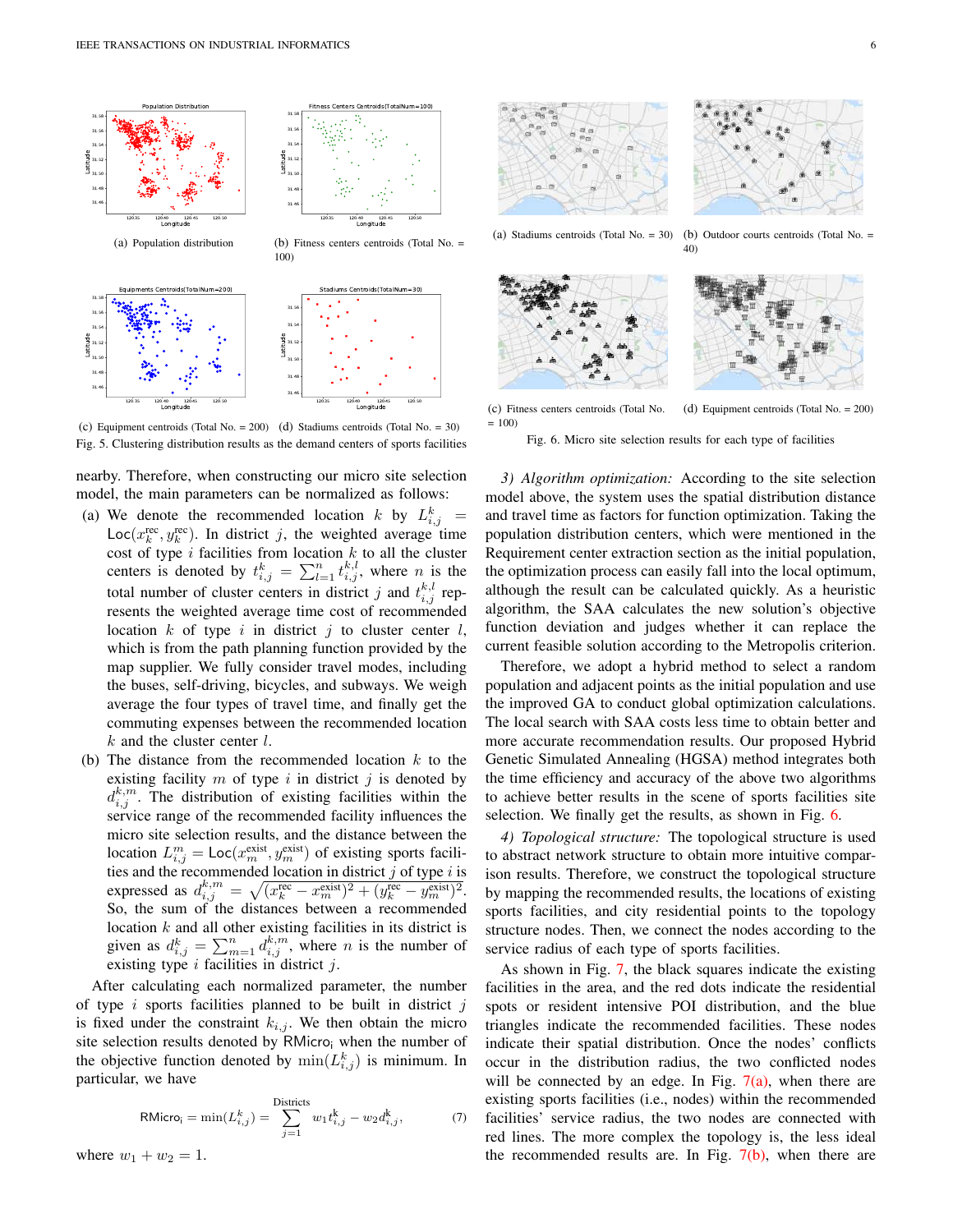<span id="page-6-1"></span><span id="page-6-0"></span>

<span id="page-6-2"></span>Fig. 7. Topological structures of facilities site-selection results

intensive population POI nodes within the service radius of the recommended facilities, they are connected with green lines. The more complex the topology is, the more ideal the recommended results are.

## *C. Interactive Visual Analysis System*

The results of macro planning and micro-site selection of sports facilities need to be presented in combination with geographic information  $[25]$ . Due to the high dimension of data, it is quite complex to display the information. The interactive visual analysis system can show users rich statistical information and internal correlation of data  $[26]$ ,  $[27]$ . Thus, we propose an interactive visual analysis system as shown in Fig. [8,](#page-6-3) which mainly includes the following components:

*1) Interactive control bar, in component A of Fig. [8:](#page-6-3)* this component is used to select the city and import relevant statistical data. The user can adjust the macro planning and micro-site selection model weights through the interactive control bar to get the most suitable recommendation model.

*2) Spatial information visualization, in component B of Fig. [8:](#page-6-3)* the city population distribution is one of the critical elements of sports facilities recommendation scheme. We have obtained the population distribution and its corresponding heat map, both of which can be used for the decision-makers to adjust the city planning parameters.

*Recommendation model results*: Our site-recommendation scheme mainly consider macro planning and micro-site selection, both of which can be visually displayed in our system. In the macro planning, different colors represent the varied number of facilities of districts and the dark color implies more facilities. In the micro-site selection model, we show the final recommended locations of the facilities on the map.

*Regional population flow statistics*: The flow of information of people in different areas of the city profoundly impacts sports facilities' location decisions. We use the traffic data of the city's main areas to count the crowd flow. Meanwhile, we

<span id="page-6-3"></span>

Fig. 8. Interactive visual analysis system

adopt the polar charts to show the distribution characteristics of the data. As shown in Fig. [9,](#page-6-4) we count the population within 12 hours and show the statistical values in each interval through the cascade histogram. With the chart, analysts can quickly capture the variation of crowd flow in the region.

<span id="page-6-4"></span>

Fig. 9. Statistical charts of city population flow

*3) Visualization of statistical information, in component C of Fig. [8:](#page-6-3)* the statistics of sports facilities data is a vital component of the site recommendation strategy. With the increased types of sports facilities, sports facilities data has various dimensions, such as construction number, construction time, and score. We exploit the multi-view collaboration to display the statistical data of city sports facilities through multiple layers and panes. To enable users to explore the data of specific facilities more efficiently and intuitively, we construct associations between charts. Users can realize the linkage between charts by swiping and highlighting to achieve the exploration effect. The basis of the multi-view collaboration is the statistic, sorting, and combination of raw data. Fig. [10](#page-7-1) shows the schematic diagram of the method of data statistic and reorganization. This method can efficiently organize data and complete data filtering and calculation under different conditions. Interactive control bar in component A of Fig. [8](#page-6-3) can set data combination and rendering of charts. When multiple measures are displayed in the chart, the measurement unit is non-uniform. It needs to use the measure name (i.e.,  $M_{\text{name}}$ ) and measure value (i.e.,  $M_{\text{value}}$ ) as dimensions and measures to generate the chart. The process can be expressed as follows:

$$
\text{data, measure} \rightarrow \sum_{i=0}^{i < \text{measures.length}} \text{data} \bigcup \text{Measure}_{\text{expond}}, \qquad (8)
$$

$$
\text{Measure}_{\text{expand}} = \{(m_j, v_j) | m_j \in M_{\text{name}}, v_j \in M_{\text{value}}\}. \tag{9}
$$

*4) Comparison of model parameters in component D of Fig. [8:](#page-6-3)* the recommendation model of sports facilities includes multiple parameters and weights. The varied parameters also affect site recommendation. Due to the significant differences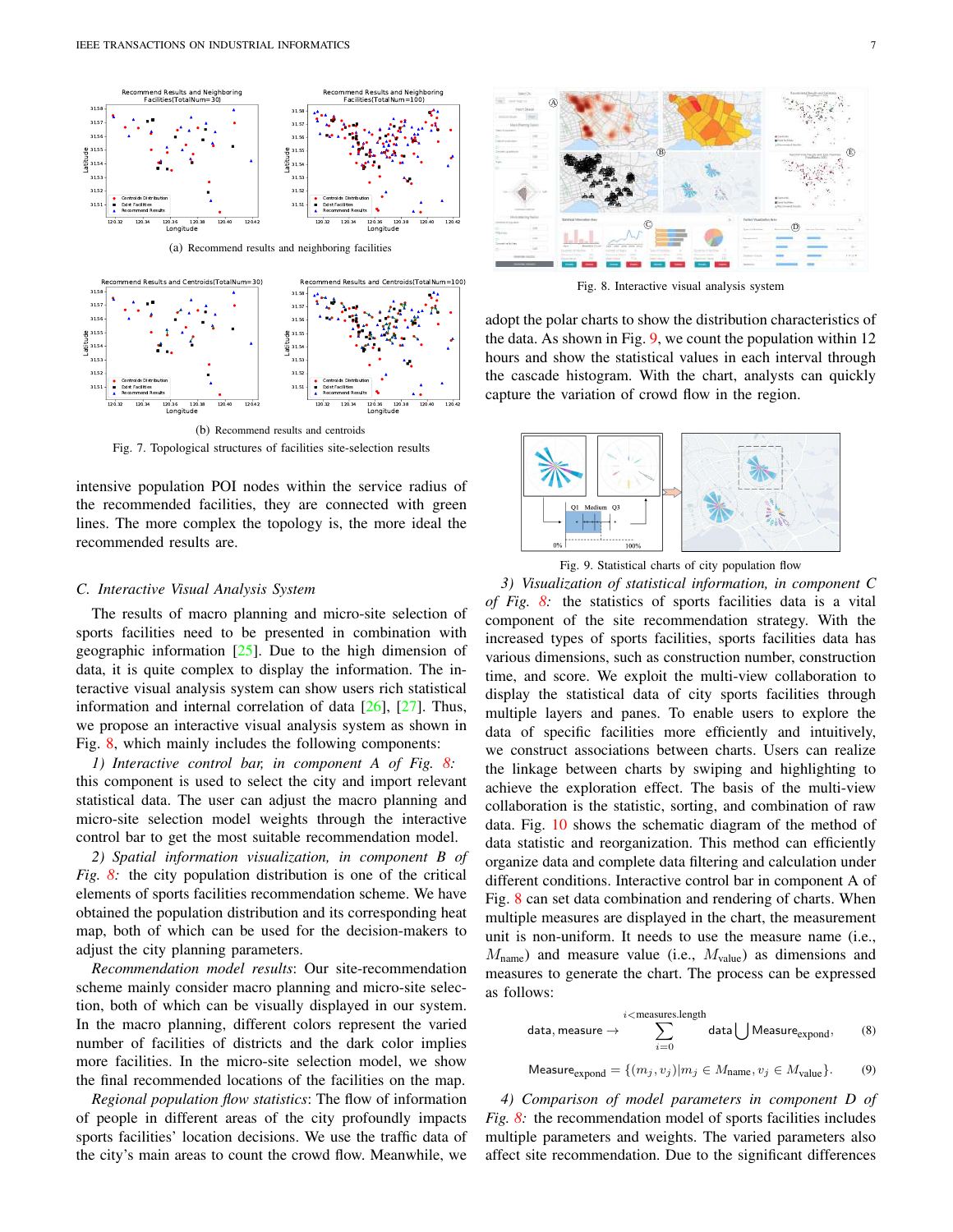<span id="page-7-1"></span>

Fig. 10. Schematic diagram of the data statistic and reorganization

between cities, the adjustable parameter enhances the versatility of the site recommendation system. Users can conduct multiple tests according to different parameter combinations to obtain a good practice scheme. As shown in component D of Fig. [8,](#page-6-3) we normalize the factors for the site recommendation model. For a single type of value, we use the column form to compare different sports facilities. For the factors composed of multiple data points, such as construction cost, we use a box line chart to show the data distribution characteristics.

*5) Topology validation, in component E of Fig. [8:](#page-6-3)* the micro-location results of facilities need to be combined with GIS and can be observed and verified through the topology. We use network nodes to represent the distribution of recommendation results, existing facilities, and population cluster centers. Meanwhile, we use connection lines to represent their coverage relationship. It is helpful for users to intuitively and efficiently compare the results.

## V. EXPERIMENTS

## <span id="page-7-0"></span>*A. Experimental Settings*

*1) Baseline algorithms:* Both macro planning and microsite selection are nonlinear multi-parameter optimizations. Since they have different parameter settings and accuracy requirements, we select different baselines for each problem.

- Macro planning: Adam algorithm, Ant Colony Algorithm (ACA), and GA.
- Micro-site selection: Nadam algorithm, GA and SAA.

*2) Evaluation metrics:* We adopt different evaluation metrics to evaluate algorithms in each of the above problems. In particular, we have the following evaluation metrics.

• Accuracy of macro planning: The macro planning is a multi-parameter nonlinear optimization problem. We adopt the accuracy to evaluate the performance of algorithms for macro the planning as follows,

$$
\text{Accuracy}_{i,j} = 1 - \frac{\sum_{D}^{j=1} |y_{i,j} - \widehat{y_{i,j}}|}{N_i},\tag{10}
$$

where there are  $D$  districts in a city, the recommended number of sports facilities  $i$  for the district  $j$  is denoted by  $y_{i,j}$ , the actual number of constructions invested is  $\widehat{y_{i,j}}$ , and the total number of constructions invested is  $N_i$ .

• Evaluation of micro-site selection: For  $k_{\text{th}}$  ( $k \in$  $\{1, 2, ..., K_{i,j}\}\)$  recommended facility in district j, the spatial location is  $L_k^{\text{rec}} = \text{Loc}(x_k^{\text{rec}}, y_k^{\text{rec}})$ , and its real location is  $\hat{L}_k = \text{Loc}(\widehat{x}_k, \widehat{y}_k)$ . The deviation distance is evaluated by ErrorDistance given as follows evaluated by ErrorDistance given as follows,

$$
\text{ErrorDistance}_{i,j} = \sum_{k=1}^{K_{i,j}} \left( \sqrt{(x_k^{\text{rec}} - \widehat{x_k})^2 + (y_k^{\text{rec}} - \widehat{y_k})^2} \right). \tag{11}
$$

<span id="page-7-3"></span><span id="page-7-2"></span>(a) Rasterizing the city, where each small rectangle represents an area (b) The darker each area implies the easier to obtain facilities and services Fig. 11. Spatial accessibility

<span id="page-7-4"></span>The larger value of ErrorDistance implies the more deviation between the recommended results and the real data (i.e., the poorer performance of an algorithm).

*3) Facilities spatial accessibility and equity :* We choose a widely-used spatial accessibility measurement named the potential model [\[28\]](#page-9-26), which consists of three metrics: the availability of facilities to provide services of area  $i$  denoted by  $A_i$ , the impact of the population of all the  $m$  areas on facility j denoted by  $V_j$ , the capacity of facility j on area i denoted by  $S_{ij}$ . We then give the expressions of  $A_i$ ,  $V_j$ ,  $S_{ij}$ as follows,

$$
A_i = \sum_{j=1}^{n} \frac{S_{ij} M_j}{D_{ij}^{\beta} V_j}, V_j = \sum_{k=1}^{m} \frac{S_{kj} P_k}{D_{kj}^{\beta}}, S_{ij} = 1 - (\frac{D_{ij}}{D_j})^{\beta}, \quad (12)
$$

where  $n$  represents the total number of facilities in the city,  $D_{ij}$  is the distance between facility j and area i,  $P_k$  represents the population of area k, and  $\beta$  represents the travel friction coefficient that varies with demographic characteristics, types of facilities, services, and other factors.

A larger value of  $A_i$  implies that the people living in area i have higher chance to obtain the services provided by facilities. In order to calculate  $A_i$ , we also need to calculate the carrying rate  $M_i$  of facility j, representing the population that facility j can support at the same time. Meanwhile, the capacity  $S_{ij}$ depends on  $D_{ij}$  and the service radius  $D_j$  of facility j.

### *B. Experimental Results*

We evaluate the proposed algorithm and baselines via extensive experiments on a real-world dataset. We compare the performance of algorithms in terms of both macro planning and micro selection. Moreover, we also investigate the impacts of various parameters on the proposed model and analyze parameter configurations in different scenarios. Further, we conduct the experiments to evaluate Spatial Accessibility.

*1) Spatial accessibility results:* We divide the whole Xinwu district into a number of rectangles, each of which represents an area, as shown in Fig.  $11(a)$ . We use the number of intensive population buildings in an area to represent the population. Fig. [11](#page-7-3) shows the experimental results. Compared with previous population density estimation in Fig.  $2(b)$ , it is not difficult to find that the densely populated areas can get better services (dark red areas), as shown in Fig. [11\(b\);](#page-7-4) this further proves the effectiveness of our scheme.

*2) Accuracy comparison of different models:* We evaluate the accuracy of the proposed algorithms and baseline algorithms on the macro planning and the micro-site selection. Fig. [12](#page-8-1) shows a performance comparison of the proposed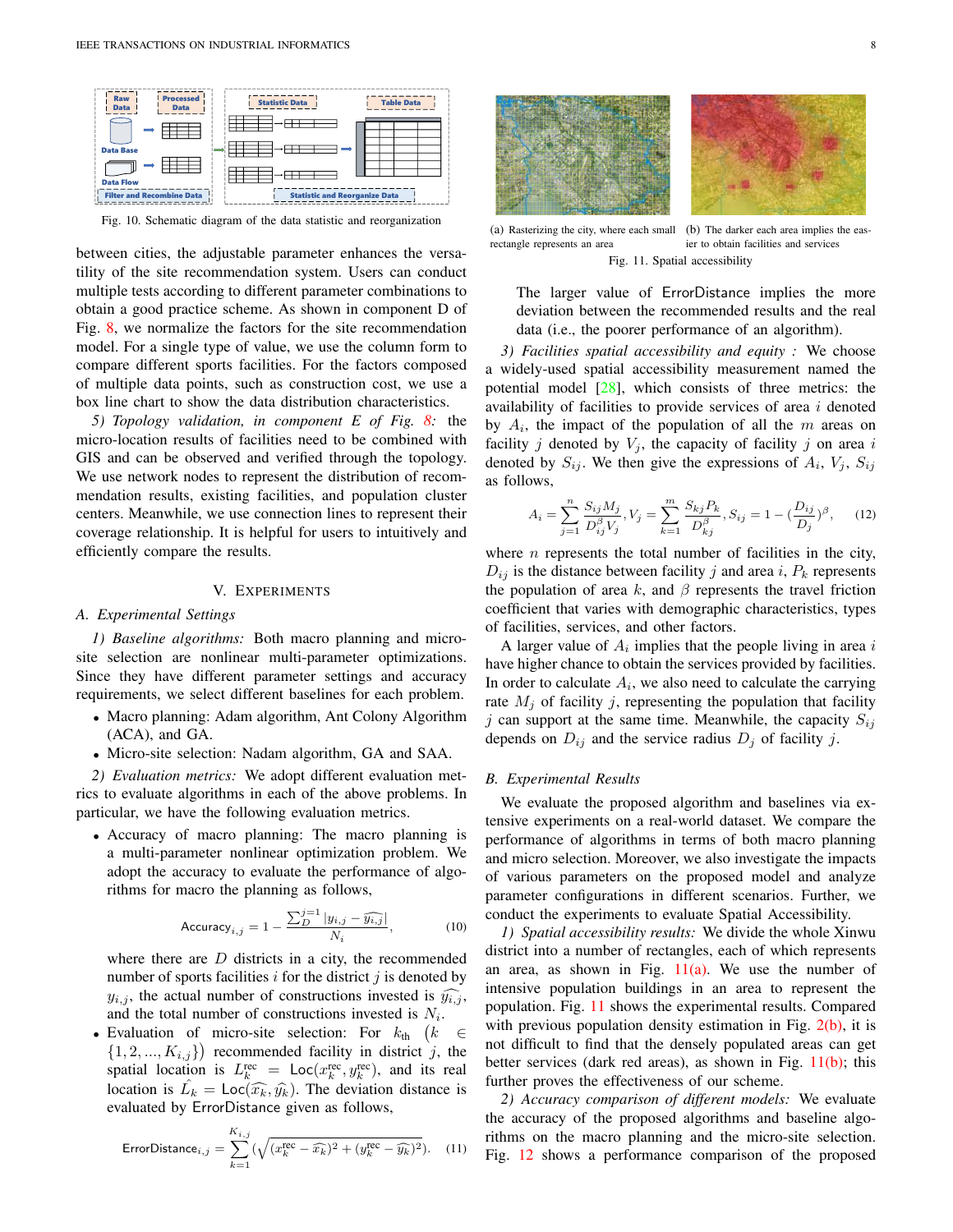<span id="page-8-2"></span><span id="page-8-1"></span>

<span id="page-8-3"></span>algorithms and baseline algorithms in terms of *Accuracy* and ErrorDistance. In particular, we have the following findings.

*Macro planning.* We observe from Fig. [12\(a\)](#page-8-2) that our proposed IGA has achieved the highest accuracy (i.e., 0.6344) among all the algorithms. The main improvement of IGA may owe to the adjusted crossover rate and mutation rate so that IGA can quickly obtain the optimal global solution.

*Micro-site selection.* Fig. [12\(b\)](#page-8-3) shows that HGSA has the lowest ErrorDistance value (i.e.,  $3.23 \times 10e-5$ ) among all the algorithms. The reason can be explained as follows: i) HGSA is superior in selecting random population location and clustering center as initial population location; ii) HGSA can then adopt a heuristic algorithm to obtain optimal results since it is more likely to get the optimal global solution; iii) the space distance between the recommended result and the real location in HGSA is the smallest.

*3) Comparison of running time of different models:* We also evaluate running time of the proposed algorithms and other algorithms. Similarly, our evaluations can also be categorized into macro planning and micro-site selection. Fig. [13](#page-8-4) shows the comparison results. We have the following findings.

*Macro planning.* As shown in Fig. [13\(a\),](#page-8-5) Adam achieves the lowest running time (i.e., 4.526s) among all the algorithms, while our proposed IGA also achieves excellent performance (i.e., 4.668s, only slightly higher than that of Adam). Whereas our IGA has much higher accuracy in macro planning than Adam (as shown in Fig.  $12(a)$ ).

*Micro-site selection.* As shown in Fig. [13\(b\),](#page-8-6) our proposed HGSA achieves the lowest running time (i.e., 42.82s) among all the algorithms. The main reason for the superior performance of HGSA may owe to the hybrid method of HGSA, which is used to set the initial population and to adjust the number of iterative calculations. On the premise of avoiding falling into the local optimum, HGSA can further improve the calculation efficiency compared with the Nadam, GA, and SAA algorithms.

<span id="page-8-5"></span><span id="page-8-4"></span>

<span id="page-8-6"></span>*4) Comparison of parameters:* In the planning of city sports facilities in each district, the weight of each parameter

<span id="page-8-7"></span>

Fig. 14. Influence of parameters on site selection with the adjusted weight

may affect the accuracy of the site selection results. In order to evaluate the influence of each parameter, we fix a weight for one parameter while equally dividing the remaining weight to other parameters. In particular, we consider the following parameters: i) *Density of Population*, ii) *Cost of Construction*, iii) *Competitive Coefficient*, iv) *Traffic*, and v) *Development Parameter*. Fig. [14](#page-8-7) shows the comparison results.

As shown in Fig. [14,](#page-8-7) we observe that the density of the population is an essential factor. When its weight increases (i.e., it plays a more important role), the accuracy shows an overall upward trend (before its weight reaches 0.6). However, the accuracy decreases when its weight goes beyond 0.6. It implies that the weight of the population density should be well configured within a reasonable range (e.g.,  $[0, 0.6]$ ). The similar observations can be found for other parameters. In addition, we find that the accuracy tends to decrease with the increase of other parameters.

*5) Practical verification in other cities:* Throughout this work, we use Xinwu district as a typical example to demonstrate our experimental process and results. To show the portability of our scheme, we supplement an experiment based on Shuangliu district of Chengdu city. The experimental results are shown in Fig. [15.](#page-8-8) It is not difficult to find that our scheme still has a good performance and spatial accessibility for densely populated areas.

<span id="page-8-8"></span>

Fig. 15. Experimental results of Shuangliu district

## VI. CONCLUSION

<span id="page-8-0"></span>As a city urban service system, the digital twinning system typically includes the following components: a) providing digital modeling as a bridge between the physical world and virtual world; b) obtaining the dynamic information from the physical world, being superimposed on the digital model to achieve a more realistic and intuitive visualization; c) using algorithms and big data systems to process and analyze the acquired data, thereby making corresponding decisions; d) making decisions to the physical world to guide people's behaviors and program implementation after being guided by the digital-twinning system. Based on the above considerations, in this paper, we first quantify the primary factors and several integrated factors in the site selection of sports facilities and construct related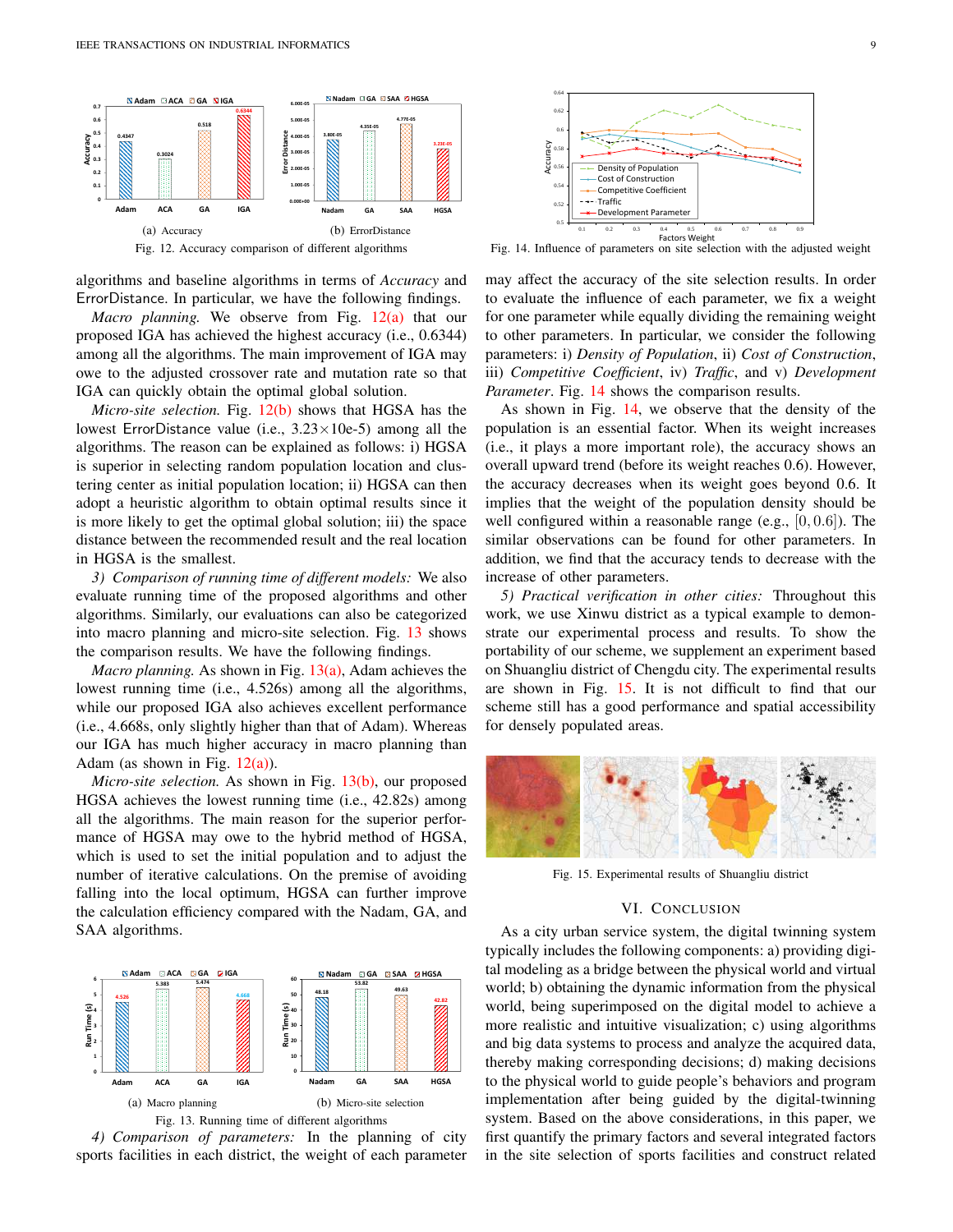mathematical models. Secondly, we propose the optimization algorithms for the proposed macro planning and micro-site selection models to solve the multi-parameter nonlinear optimization problem. Finally, we design the SpoVis system, which can visually display and analyze the real city data, and propose several decision-making algorithms for facility location to help decision-makers implement their scheme. In this step, we also devise a set of visual components. As a result, the unique interactive analysis of SpoVis makes the site selection recommendation more reasonable and reliable. Our empirical results show that both the proposed site-selection models and algorithms have achieved superior performance than other state-of-the-art baseline approaches in terms of high accuracy and short running time.

#### **REFERENCES**

- <span id="page-9-0"></span>[1] C. Gehrmann and M. Gunnarsson, "A digital twin based industrial automation and control system security architecture," *IEEE Transactions on Industrial and Informatics*, vol. 16, no. 1, pp. 669–680, 2020.
- <span id="page-9-1"></span>[2] T.-M. Choi, H. K. Chan, and X. Yue, "Recent development in big data analytics for business operations and risk management," *IEEE transactions on cybernetics*, vol. 47, no. 1, pp. 81–92, 2016.
- <span id="page-9-7"></span>[3] X. Zheng, W. Chen, P. Wang, D. Shen, S. Chen, X. Wang, Q. Zhang, and L. Yang, "Big data for social transportation," *IEEE Transactions on Intelligent Transportation Systems*, vol. 17, no. 3, pp. 620–630, 2015.
- [4] X. Wang, L. Yang, Y. Wang, X. Liu, Q. Zhang, and M. Deen, "A distributed tensor-train decomposition method for cyber-physical-social services," *ACM Transactions on Cyber-Physical Systems*, vol. 3, pp. 1– 15, 2019.
- <span id="page-9-2"></span>[5] X. Wang, L. Yang, X. Chen, M. Deen, and J. Jin, "Improved Multiorder Distributed HOSVD with its Incremental Computing for Smart City Services," *IEEE Transactions on Sustainable Computing*, vol. PP, pp. 1–14, 2018.
- <span id="page-9-3"></span>[6] F. Hu, S. Yang, and W. Xu, "A non-dominated sorting genetic algorithm for the location and districting planning of earthquake shelters," *International Journal of Geographical Information Science*, vol. 28, no. 7, pp. 1482–1501, 2014.
- <span id="page-9-4"></span>[7] F. Tao, H. Zhang, A. Liu, and A.Y.C.Nee, "Digital twin in industry: State-of-the-art," *IEEE Transactions on Industrial Informatics*, vol. 15, pp. 2405–2415, 2019.
- <span id="page-9-5"></span>[8] A. W. Hammad, D. Rey, and A. Akbarnezhad, "A cutting plane algorithm for the site layout planning problem with travel barriers," *Computers & Operations Research*, vol. 82, pp. 36–51, 2017.
- <span id="page-9-12"></span>[9] J. Jouzdani, S. J. Sadjadi, and M. Fathian, "Dynamic dairy facility location and supply chain planning under traffic congestion and demand uncertainty: A case study of tehran," *Applied Mathematical Modelling*, vol. 37, no. 18-19, pp. 8467–8483, 2013.
- <span id="page-9-13"></span>[10] X.-D. Zhang, H. Pan, and B. Han, "Study on location planning with grade nodes of urban logistics," in *2010 8th International Conference on Supply Chain Management and Information*. IEEE, 2010, pp. 1–7.
- <span id="page-9-14"></span>[11] A. Ahmad, S. Din, A. Paul, G. Jeon, M. Aloqaily, and M. Ahmad, "Real-time route planning and data dissemination for urban scenarios using the internet of things," *IEEE Wireless Communications*, vol. 26, no. 6, pp. 50–55, 2019.
- <span id="page-9-6"></span>[12] M. Esmaelian, M. Tavana, F. J. Santos Arteaga, and S. Mohammadi, "A multicriteria spatial decision support system for solving emergency service station location problems," *International Journal of Geographical Information Science*, vol. 29, no. 7, pp. 1187–1213, 2015.
- <span id="page-9-8"></span>[13] M. Meyer and J. Dykes, "Criteria for rigor in visualization design study," *IEEE Transactions on Visualization and Computer Graphics*, vol. 26, pp. 87–97, 2020.
- <span id="page-9-9"></span>[14] M. Sedlmair, M. Meyer, and T. Munzner, "Design study methodology: Reflections from the trenches and the stacks," *IEEE Transactions on Visualization and Computer Graphics*, vol. 18, pp. 2431–2440, 2012.
- <span id="page-9-10"></span>[15] D. Karamshuk, A. Noulas, S. Scellato, V. Nicosia, and C. Mascolo, "Geo-spotting: mining online location-based services for optimal retail store placement," in *Proceedings of the 19th ACM SIGKDD international conference on Knowledge discovery and data mining*, 2013, pp. 793–801.
- <span id="page-9-15"></span>[16] D. Liu, D. Weng, Y. Li, J. Bao, Y. Zheng, H. Qu, and Y. Wu, "Smartadp: Visual analytics of large-scale taxi trajectories for selecting billboard locations," *IEEE transactions on visualization and computer graphics*, vol. 23, no. 1, pp. 1–10, 2016.
- <span id="page-9-16"></span>[17] W. Wu, J. Xu, H. Zeng, Y. Zheng, H. Qu, B. Ni, M. Yuan, and L. M. Ni, "Telcovis: Visual exploration of co-occurrence in urban human mobility based on telco data," *IEEE transactions on visualization and computer graphics*, vol. 22, no. 1, pp. 935–944, 2015.
- <span id="page-9-17"></span>[18] M. M. Rathore, A. Paul, A. Ahmad, M. Imran, and M. Guizani, "Big data analytics of geosocial media for planning and real-time decisions," in *2017 IEEE International Conference on Communications (ICC)*. IEEE, 2017, pp. 1–6.
- <span id="page-9-18"></span>[19] S. Din and A. Paul, "Smart health monitoring and management system: Toward autonomous wearable sensing for internet of things using big data analytics," *Future Generation Computer Systems*, vol. 91, pp. 611– 619, 2019.
- <span id="page-9-19"></span>[20] D. Weng, H. Zhu, J. Bao, Y. Zheng, and Y. Wu, "Homefinder revisited: Finding ideal homes with reachability-centric multi-criteria decision making," in *Proceedings of the 2018 CHI Conference on Human Factors in Computing Systems*, 2018, pp. 1–12.
- <span id="page-9-11"></span>[21] N. Ferreira, J. Poco, H. T. Vo, J. Freire, and C. T. Silva, "Visual exploration of big spatio-temporal urban data: A study of new york city taxi trips," *IEEE transactions on visualization and computer graphics*, vol. 19, no. 12, pp. 2149–2158, 2013.
- <span id="page-9-20"></span>[22] W. Chen, Z. Huang, F. Wu, M. Zhu, H. Guan, and R. Maciejewski, "Vaud: A visual analysis approach for exploring spatio-temporal urban data," *IEEE transactions on visualization and computer graphics*, vol. 24, no. 9, pp. 2636–2648, 2017.
- <span id="page-9-21"></span>[23] S. Odofin, Z. Gao, and K. Sun, "Robust fault estimation in wind turbine systems using ga optimisation," in *2015 IEEE 13th International Conference on Industrial Informatics (INDIN)*. IEEE, 2015, pp. 580– 585.
- <span id="page-9-22"></span>[24] K. Zhang, D. Chang, and H. Jia, "Genetic simulated annealing-based coverage-enhancing algorithm for multimedia directional sensor networks," *International Journal of Communication Systems*, vol. 28, pp. 1598–1609, 2015.
- <span id="page-9-23"></span>[25] Y. Zhang, W. Luo, E. A. Mack, and R. Maciejewski, "Visualizing the impact of geographical variations on multivariate clustering," *Computer Graphics Forum*, vol. 35, pp. 101–110, 2016.
- <span id="page-9-24"></span>[26] X. Huang, Y. Zhao, C. Ma, J. Yang, X. Ye, and C. Zhang, "Trajgraph: A graph-based visual analytics approach to studying urban network centralities using taxi trajectory data," *IEEE Transactions on Visualization and Computer Graphics*, vol. 22, pp. 160–169, 2016.
- <span id="page-9-25"></span>[27] S. Chen, X. Yuan, Z. Wang, C. Guo, J. Liang, Z. Wang, X. Zhang, and J. Zhang, "Interactive visual discovering of movement patterns from sparsely sampled geo-tagged social media data," *IEEE Transactions on Visualization and Computer Graphics*, vol. 22, pp. 270–279, 2016.
- <span id="page-9-26"></span>[28] P. Rong, Z. Zheng, M.-P. Kwan, and Y. Qin, "Evaluation of the spatial equity of medical facilities based on improved potential model and map service API: A case study in Zhengzhou, China," *Applied Geography*, vol. 119, 2020.



Ke Zhang [M'09] received the Ph.D. degree from the University of Electronic Science and Technology of China (UESTC), in 2010. He is currently an Associate Professor with the School of Computer Science and Engineering, UESTC, Chengdu, China. Ke Zhang has published more than 60 research articles in many journals and conferences. He is also the reviewer of many prestigious international conferences and journals, and he owns more than 14 national invention patents. His research interests include the internet of things, AI, big data, computer

networks, and data fusion. His scientific research at UESTC started with designing an intelligent firewall system based on an Intel IXA network processor. Much of his focus has been on sensor networks, AI, and big data since 2006, participated in several research projects, such as the National Natural Science Foundation of China, the Sichuan Science and Technology Program and so on. He is also a Senior Member of the China Computer Federation (CCF) and the CCF's Member of the committee of experts on computer applications.